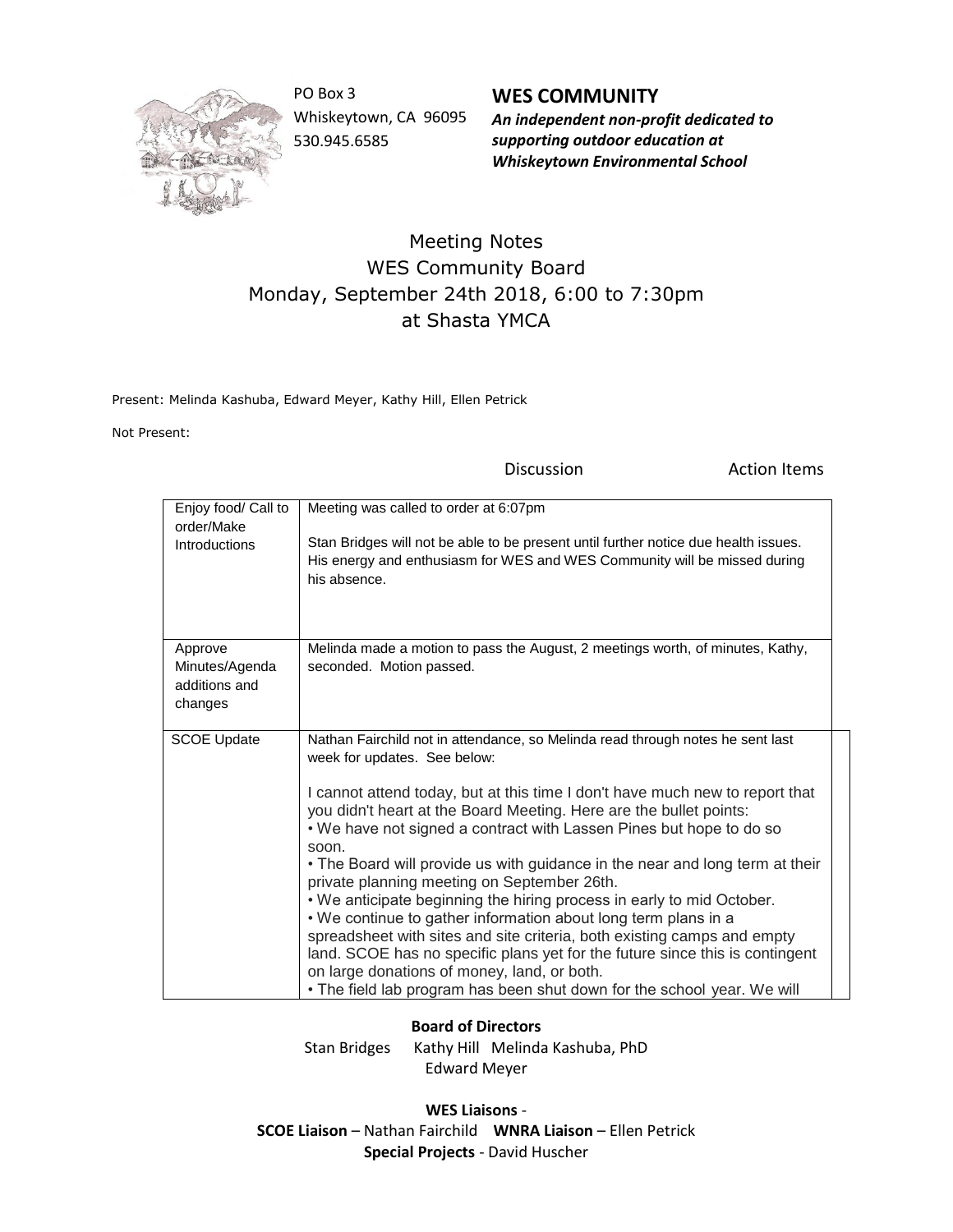|                                                              | not have camp rentals or summer camp in 2018-19.<br>. We appreciate your work on an Open House at LP and your presence at<br>the Board meeting and Make Faire!                                                                                                                                                             |
|--------------------------------------------------------------|----------------------------------------------------------------------------------------------------------------------------------------------------------------------------------------------------------------------------------------------------------------------------------------------------------------------------|
|                                                              | Tentatively 1/3/19 would be employee training for the Spring Semester of WES at<br>Lassen Pines; 1/14/19 would be the first day of residential programs.                                                                                                                                                                   |
| <b>WNRA Update</b>                                           | Still waiting to hear from NPS regarding setting up a meeting about the possible<br>site and logistics for the purposed NEEF Grant.                                                                                                                                                                                        |
|                                                              | New website host and new design for recreation.gov, goes up 10/1, open to start<br>reserving on 10/5. Paddle Board and Kayak reservations will be made here when<br>programs resume.                                                                                                                                       |
|                                                              | Trainings on Content Management System so park personnel will be more<br>educated on how to make changes to park website and related internet information<br>sources.                                                                                                                                                      |
|                                                              | NPS personnel will be attending Indian Days in Trinity County later this week and<br>will be playing a Forest Fire Adaptation Game with 4 <sup>th</sup> graders in attendance.                                                                                                                                             |
|                                                              | NPS will have a booth at the Salmon Fest at Coleman Hatchery on 10/20/18.                                                                                                                                                                                                                                                  |
|                                                              | Bree has finished 2 new waysides for Whiskey Creek, and a new wayside for the<br>JFK Memorial.                                                                                                                                                                                                                             |
|                                                              | Old Time Holiday 12/1/18 will be held at Shasta State Historic Park and NPS will<br>participate.                                                                                                                                                                                                                           |
|                                                              | BAER Implementation Coordinator is assigned to the Park for approx. the next 3<br>weeks and after that, a full time Coordinator will be hired to manage the post fire<br>planning and restoration for at least a year.                                                                                                     |
| <b>Treasurers Report</b>                                     | \$7,836.36 current balance                                                                                                                                                                                                                                                                                                 |
|                                                              | Edward renewed GoDaddy Web Hosting for \$20.17                                                                                                                                                                                                                                                                             |
|                                                              | Kathy spent an additional \$8.05 on extra privacy and security with GoDaddy.                                                                                                                                                                                                                                               |
|                                                              | Kathy spent \$85.00 on straws for the Bee House project at the Maker Faire.                                                                                                                                                                                                                                                |
| Announcement:<br>Post Fire<br>Vegetation/Erosion<br>Workshop | Shasta College 7pm-9pm 9/25/18. Kathy and Melinda will try to attend.                                                                                                                                                                                                                                                      |
| On-going                                                     |                                                                                                                                                                                                                                                                                                                            |
| <b>Business</b>                                              |                                                                                                                                                                                                                                                                                                                            |
| Giving Tuesday<br>Update                                     | We have been accepted to participate in North State Giving Tuesday thanks to the<br>efforts of Kathy and Melinda. 10/15/18 is the next stepping stone date in terms of<br>creating and polishing our profile and adding visual images. Will continue to seek<br>ideas from SCOE of what would be good for us to "Ask" for. |
| Mini Maker Faire<br>9/15/18                                  | Great event and a busy day. Made many Native Bee houses with enthusiastic<br>Maker Faire participants and discussed the present state of affairs with WES<br>programs post Carr Fire. It was evident from discussions with participants that the                                                                           |